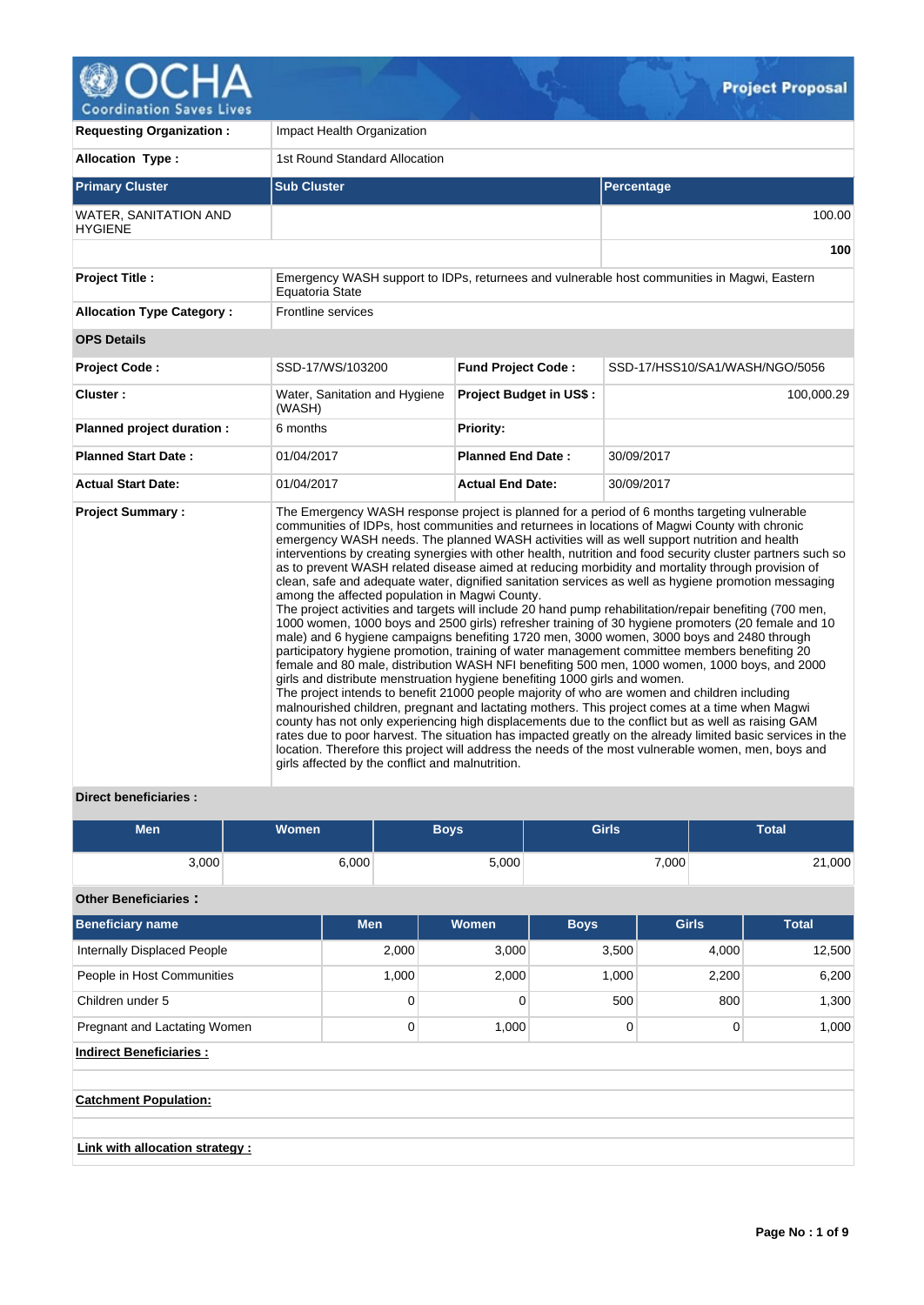The project will address critical WASH needs in resource constricted locations of Magwi County aimed at saving lives and alleviating suffering, through safe access to services with dignity making communities more prepared to cope with significant threats. Magwi County targeted for response is experiencing chronic emergency needs due to conflict, economic decline, multiple displacements and hunger that tend to undermine community coping strengths. The project aims at addressing life threatening needs of the most vulnerable, especially women and children, through provision of WASH services. Impact Health Organization will work in relation with the Nutrition, Education and Health Clusters by ensuring that WASH services provision are improved in nutrition and health centers and well as schools. Strengthening the linkages between the WASH, Nutrition and Health will ensure help to prevent future WASH disease outbreaks and malnutrition in children under five. The project will promote community participation as the Community will be involved in assessments, will work as volunteers and be part of planning and management committees. The community will also provide feedback of the implementation of project activities.

### **Sub-Grants to Implementing Partners :**

| <b>Partner Name</b>                                    | <b>Partner Type</b> | <b>Budget in US\$</b>       |
|--------------------------------------------------------|---------------------|-----------------------------|
|                                                        |                     |                             |
|                                                        |                     |                             |
| Other funding secured for the same project (to date) : |                     |                             |
| <b>Other Funding Source</b>                            |                     | <b>Other Funding Amount</b> |
|                                                        |                     |                             |

## **Organization focal point :**

| <b>Name</b>  | Title                   | Email                  | <b>IPhone</b> |
|--------------|-------------------------|------------------------|---------------|
| Mwanje Jolem | <b>WASH Coordinator</b> | jolem.mwanje@gmail.com | +211928082382 |
| Robert Sochi | Resource Mobiliza       | robert@ihonet.org      | +211956505103 |

### **BACKGROUND**

### **1. Humanitarian context analysis**

Republic of South Sudan faces considerable humanitarian problems, which have increased substantially since the outbreak of violence across the country in December 2013.The fighting in Eastern Equatorial state have further aggravated the humanitarian situation, producing secondary or third displacement. Among the most affected Counties in Eastern Equatoria is Magwi County having figures way off thresholds in the thematic areas of WASH, nutrition, health and food security. Rising food insecurity is mostly a result of the deepening economic crisis, insecurity, and depleted food stocks from insufficient household production. High levels of acute malnutrition were driven not only by high food insecurity but also sub-optimal child feeding practices and poor water, sanitation and hygiene. People largely dependent on humanitarian support due to poor economic situation and broken down social structures.

Recent assessments have identified significant WASH needs alongside high rates of malnutrition in Magwi County. Although food security presents a primary concern for the affected population, however access to safe drinking water and insufficient safe hygiene practices poses a great risk of WASH disease outbreak. In addition, the dire economic hardships limits communities from accessing basic commodity chains, resulting in lack of much needed WASH NFIs such as soap and purification tablets. The affected populations lack appropriate water containers which limit the volumes that can be collected at a given time, thus increasing the number of trips for collection and elevating risk to those collecting the water (generally women and girls). Lack of containers also results in unsafe water storage, disrupting the safe water chain. The IHO WASH Team aims to provide emergency response to the WASH needs communities residing in the location, in line with the overall strategy of the WASH cluster in South Sudan.

## **2. Needs assessment**

The increased IDP population in Magwi County both static and in transit has exerted pressure to already limited resources among the host communities hence limiting the coping abilities to withstand the shocks. From the Needs assessment conducted by IHO in two payams of nimule and Mugali December 2016 (see attachment) revealed that the lack of safe drinking water as communities depend on stream water due to non-functionality of the boreholes and lack of access to water purifying supplies, inadequate excreta disposal and poor hygiene practices leave had left large portion of displaced populations at persistent risk of preventable water-related diseases. Magwi County previous has been prone to Cholera Outbreak (Situation Report #95 on Cholera in South Sudan as at 23:59 Hours, 17 November 2016 ) as the rain season encroaches the risk cannot be ruled out. Existing WASH infrastructure do not have the capacity to provide adequate WASH services. Inadequate WASH services contribute not only to disease outbreak, but also to increased malnutrition. Lack of improved sanitation and limited knowledge of hygiene practices to caretaker mothers contributes to poor feeding habits of children that contribute to malnutrition. Several data from IOM, OCHA and partners revealed there is consistent of displaced persons in Magwi County and these displaced persons are settled in areas without clean water or improved sanitation and the displaced have little opportunity to practice proper hygiene. The multi-sector rapid needs assessment conducted by (CARE, Drop in Bucket, AVIS, Handicap International, Plan International, and War Child in Magwi County in September 2016 reported that Hygiene and sanitation practices were generally found to be poor in Magwi County with a range of latrine facilities used, ranging from locally built to permanent facilities.Therefore this project comes at a critical moment to address some of the priority WASH needs in the county.

### **3. Description Of Beneficiaries**

The project intends to reach a total of 20,000 beneficiaries. IHO will assist all demographic groups, from all ethnicities and of all ages in Magwi County. The project will major benefit those identified as being in the greatest need most especially women and children. IHO will undertake own needs assessment s or refer to previous IRNAs and agency assessments and County Authorities data to identify and select beneficiaries. The information will be taken into account for the planning and design of interventions which will aim to address the different group's needs with tailored hygiene promotion sessions for women and girls, and men and boys. Further coordination with partners will be made to avoid duplication of responses. IHO estimates that the beneficiaries would have the following percentages according to gender and group age: Women: 30% Men: 10 % Girls: 35% Boys: 25%. Interventions acknowledge the broad needs of all the populations that may be targeted. For example, the elderly and people with disabilities have different physical abilities and their needs must be factored into any forward planning and material transportation. Consultations with beneficiaries are vitally important to activities, and lead to community ownership and sustainability. The community (men, women, boys and girls of all conditions) will have opportunities to engage and have a voice with mission team members and to express their needs through their participation in activities.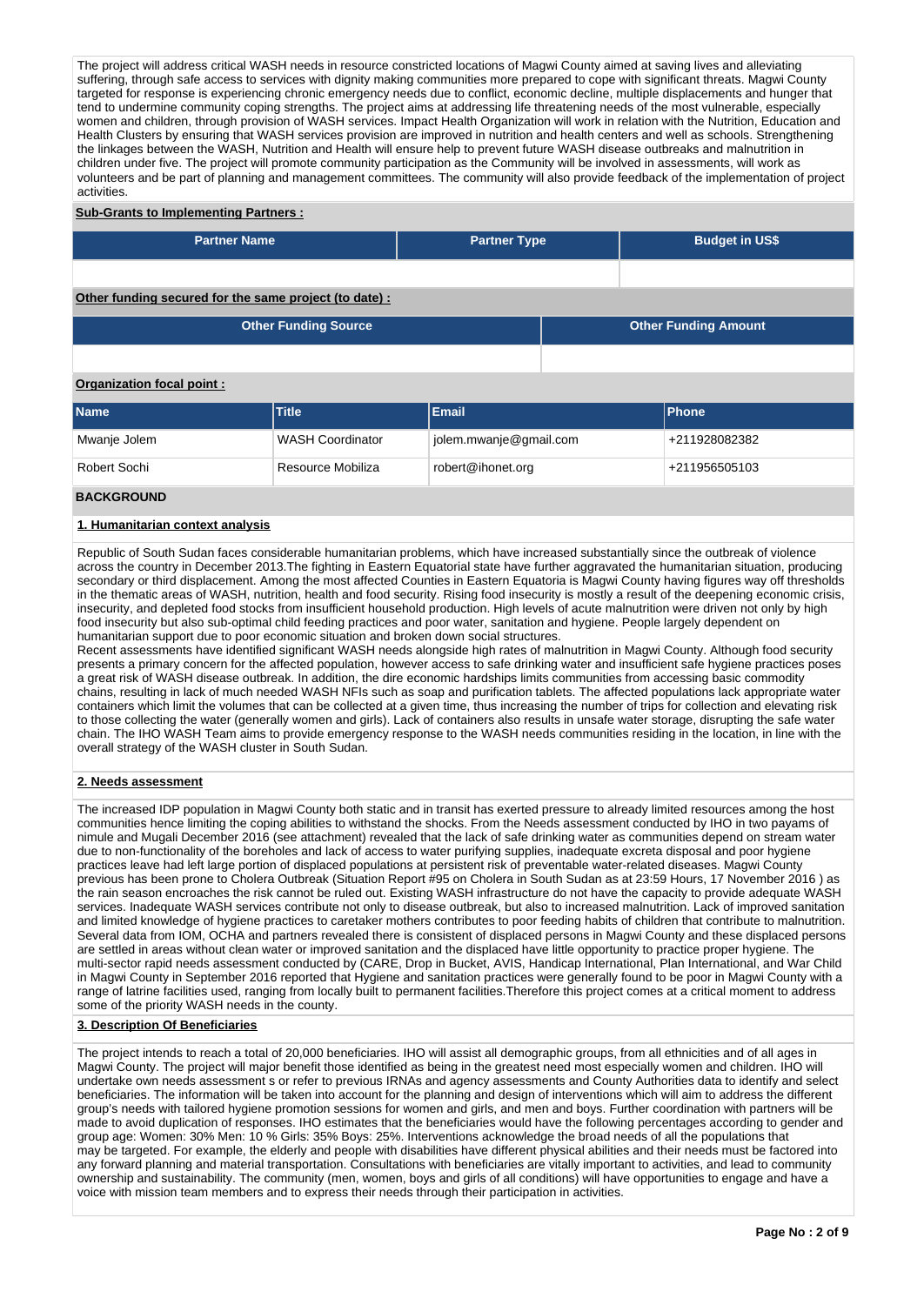## **4. Grant Request Justification**

The persistent insecurity in South Sudan including Magwi County has promoted population displacements with Magwi County as well as the county becoming a hub for mobile population fleeing violence from other parts of the Country. The situation has exerted pressure on the already limited WASH resources in communities. The WASH situation in Magwi County are in dire state according to various inter agency assessments and OCHA data. Majority of the populations remain without clean drinking water sources, especially in areas where IDP numbers have grown. As IDP numbers rise, host community members are being negatively affected. Communities spending more time collecting water from a few functional boreholes and other community members resorted to unclean river water instead. Hand pumps frequently break from overuse and without trained mechanics or access to spare parts to repair the boreholes they fall into disrepair and became non-usable. There is a general lack of WASH NFIs such as jerry cans and buckets that are being used to collect and store water, often unclean and as well as low levels of proper hand washing knowledge and practices are compounded by lack of soap in the target communities. Further, many women and girls are not properly equipped with resources to appropriately manage menstruation effectively. It also reported that Magwi county has less WASH partners compared to other location in South Sudan and the area being prone to cholera outbreak stresses the need for emergency water through safe water sources and household water treatment and as well as hygiene promotion. In South Sudan generally, there is limited access to latrines and other sanitation facilities. However under this project access to latrines and sanitation will promoted through hygiene promotion carried by Hygiene promoters during the hygiene promotion at household and community level. This funding will ensure continuation of IHO WASH teams in Magwi County by delivering core lifesaving services to directly address the lifesaving interventions needed by communities in the greatest WASH needs. Our organization is strongly positioned to deliver this project to the affected community in Magwi County since we already have an operational presence in Magwi, this project will bridge the Gap of the growing WASH need in the County and as well as a national organization with strong community and local Authority engagement , IHO has a well-established team headed by indigenous human resource with local expertise. The organization has full capacity to respond in emergency situation and support the cluster to achieve the goals. IHO is an active actor in various humanitarian forums that include WASH National Forum as well WASH technical working group. IHO will aim to achieve community involvement in all stages of WASH activities, specifically through the dissemination of messages in the hygiene and sanitation promotion campaigns/sessions. This is also important to increase ownership of the interventions and ensure sustainability of the interventions. The needs of different groups will be addressed in intervention design: special attention will be given to ensure gender balance encouraging equal participation of woman and men during the establishment of Water Management Committees and training of hygiene promoters, where appropriate and under the Do No Harm principles. Equally, hygiene promotion awareness campaigns and sessions will be based on successful past campaigns and sessions and address the specific needs of women and girls.

### **5. Complementarity**

IHO received funding from CHF in the 2016 second allocation which has enable IHO to become a major lead partner in providing WASH services in Magwi County supporting the County Authorities as well as working amongst vulnerable people offering emergency lifesaving WASH services. The County is currently dependent of IHO to strengthen WASH services. This project seeks to leverage on previous gains in these areas, with a likelihood of covering more areas of vulnerability in Magwi County. IHO will continue to expand into remote, rural locations to reach populations in need. Given that fact that Magwi County has been prone for Disease outbreak like cholera the project will address the challenge through preparedness, and emergency WASH services upon outbreak. Lessons learned from previous interventions will continue to be documented, and used for more effective responses. The project has also been developed in line with the WASH Cluster, and has been developed based on the needs of the most vulnerable populations.

### **LOGICAL FRAMEWORK**

## **Overall project objective**

The main objective of the 6 months project is to reduce morbidity and mortality due to WASH related diseases in Magwi County Eastern Equatoria, state by;

(i) Providing timely access to safe and sufficient quantities of safe drinking water, domestic use and hygiene purposes meeting SPHERE Standards.

(ii) Providing access to appropriate and inclusive sanitation and hygiene facilities and services to vulnerable populations and, (iii) Promoting behavioral change amongst vulnerable population to practice good hygiene and alleviate WASH related diseases.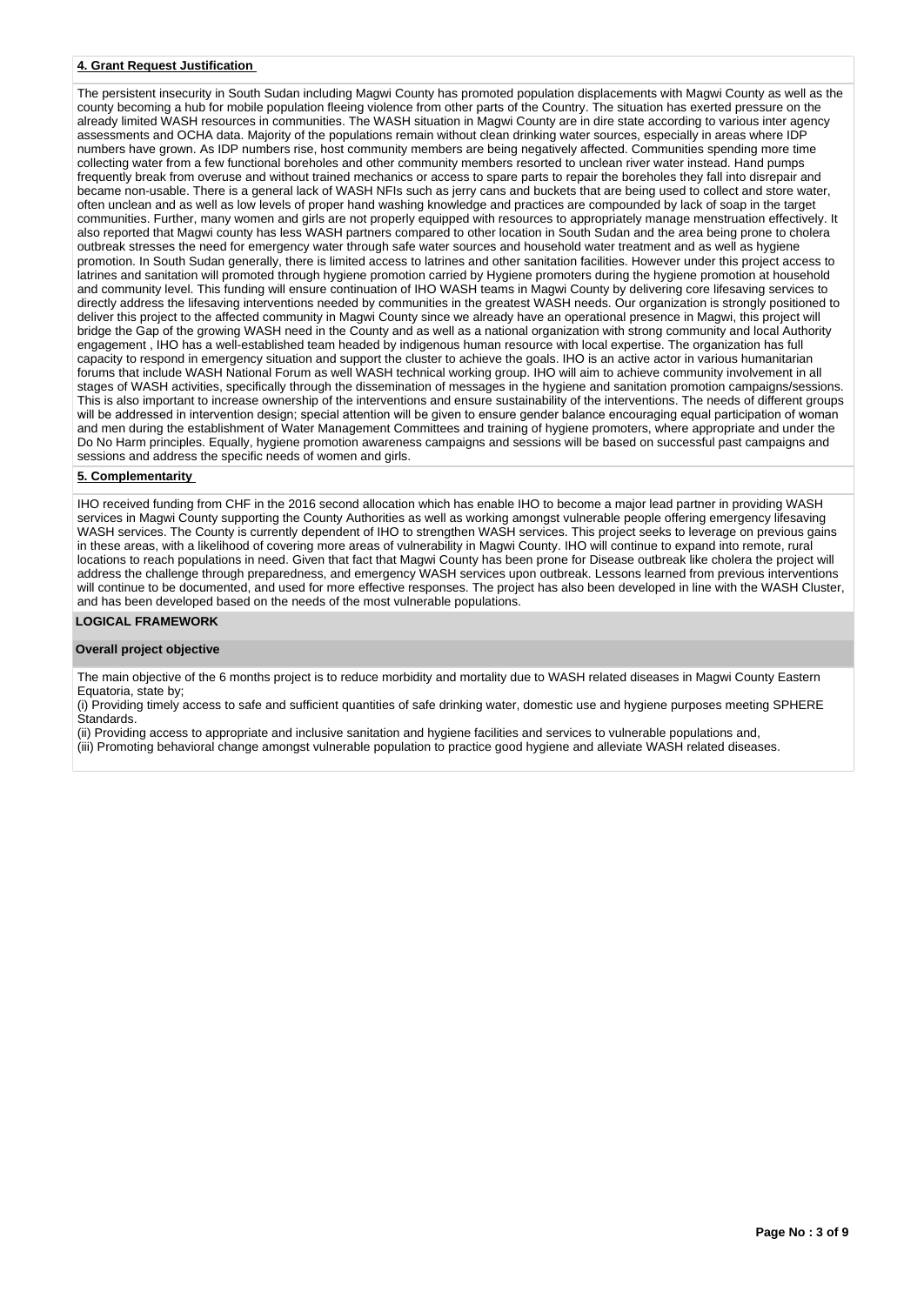| <b>WATER, SANITATION AND HYGIENE</b>                                                                                                                                                                  |                                                                                                      |                                 |  |  |  |  |  |  |  |  |
|-------------------------------------------------------------------------------------------------------------------------------------------------------------------------------------------------------|------------------------------------------------------------------------------------------------------|---------------------------------|--|--|--|--|--|--|--|--|
| <b>Cluster objectives</b>                                                                                                                                                                             | <b>Strategic Response Plan (SRP) objectives</b>                                                      | <b>Percentage of activities</b> |  |  |  |  |  |  |  |  |
| Re-establish and improve access to water.<br>sanitation and hygiene promotion services for<br>the vulnerable population affected by conflict,<br>disease outbreaks, acute malnutrition and<br>floods. | SO2: Protect the rights and uphold the dignity<br>of the most vulnerable                             | 40                              |  |  |  |  |  |  |  |  |
| Sustain access to water, sanitation and<br>hygiene promotion services for vulnerable<br>population affected by conflict, disease<br>outbreaks, acute malnutrition and floods.                         | SO1: Save lives and alleviate the suffering of<br>those most in need of assistance and<br>protection | 60                              |  |  |  |  |  |  |  |  |

**Contribution to Cluster/Sector Objectives :** This project targets to help meet the set strategic objectives and guideline of saving lives and alleviating suffering through multi-sectorial approach in all aspects of community needs for WASH, including improving disaster response panning, protecting rights of the most vulnerable and improving self-reliance and coping capacities by protecting, restoring and promoting livelihoods. The project envisions engaging and consulting the community in planning WASH services to implement acceptable interventions that will be effective, long lasting and sustainable. The project will upgrade WASH infrastructure in the settlement camps to support the already established projects. Populations affected with malnutrition will be targeted with improved WASH services to reduce water contamination resulting to water-related disease, which is an aggravating factor to malnutrition. Through this intervention, the project will directly contribute to the achievement of WASH cluster specific objectives 1, 2 and 3 which include; (i) Providing timely access to safe and sufficient quantities of safe drinking water, domestic use and hygiene purposes meeting SPHERE Standards.

(ii) Providing access to appropriate and inclusive sanitation and hygiene facilities and services to vulnerable populations and, (iii) Promoting behavioral change amongst vulnerable population to practice good hygiene and alleviate WASH related diseases.

### **Outcome 1**

Emergency affected people have timely access to safe and sufficient quantities of water for drinking, cooking, and personal and domestic hygiene (15 L/p/day).

## **Output 1.1**

### **Description**

20 Water points repaired/rehabilitated to provide clean, safe, adequate and sustainable water access including health facilities and schools.

### **Assumptions & Risks**

Accessibility of targeted locations, timely disbursement of project funds to facilitate the quick-start of the project activities, County Government providing adequate security in areas prone. The overall security status in country remains calm. Effectiveness of logistics between Juba and locations targeted by intervention.

## **Indicators**

|                                     |                                                                                                                                                             |                                                                                                                                    |                            | <b>End cycle beneficiaries</b> |           |                   |               |  |  |  |
|-------------------------------------|-------------------------------------------------------------------------------------------------------------------------------------------------------------|------------------------------------------------------------------------------------------------------------------------------------|----------------------------|--------------------------------|-----------|-------------------|---------------|--|--|--|
| Code                                | <b>Cluster</b>                                                                                                                                              | Indicator                                                                                                                          | <b>Women</b><br><b>Men</b> |                                |           | <b>Boys Girls</b> | <b>Target</b> |  |  |  |
| Indicator 1.1.1                     | <b>WATER, SANITATION</b><br>AND HYGIENE                                                                                                                     | [Frontline] Number of water points/boreholes<br>rehabilitated                                                                      |                            |                                |           |                   | 20            |  |  |  |
|                                     | Beneficiary feedback forms; Assessment reports.                                                                                                             | Means of Verification: Borehole GPS Data; Borehole rehabilitation report, Community handover report; Photographic and Video proof; |                            |                                |           |                   |               |  |  |  |
| Indicator 1.1.2                     | <b>WATER, SANITATION</b><br>[Frontline] Number of people provided with<br><b>AND HYGIENE</b><br>sustained access to safe water supply [SPHERE]<br>Standard] |                                                                                                                                    | 700                        | 1,000                          | 1,00<br>0 | 2,50<br>0         | 5,200         |  |  |  |
|                                     |                                                                                                                                                             | <b>Means of Verification:</b> Log Sheets; Photographic and Video proof; Beneficiary feedback forms; Assessment reports.            |                            |                                |           |                   |               |  |  |  |
| Indicator 1.1.3                     | WATER, SANITATION<br><b>AND HYGIENE</b>                                                                                                                     | No of Community members trained on<br>management of water, sanitation and hygiene<br>service (20 female and 80 Male)               |                            |                                |           |                   | 100           |  |  |  |
|                                     |                                                                                                                                                             |                                                                                                                                    |                            |                                |           |                   |               |  |  |  |
| <b>Activities</b><br>Activity 1.1.1 | <b>Means of Verification:</b> Training reports, Photos, Assessment reports.                                                                                 |                                                                                                                                    |                            |                                |           |                   |               |  |  |  |
|                                     | consideration the participation of male and female.                                                                                                         | Rehabilitation of 20 Broken down hand pumps/boreholes in the target locations. Identifying the broken water sources will take into |                            |                                |           |                   |               |  |  |  |

# **Activity 1.1.2**

Train 100 Water management Committee members ( 20 females and 80 males) to support the rehabilitated 20 boreholes

### **Output 1.2**

### **Description**

Households supplied with WASH NFIs including buckets, Purification tablets, filter clothsetc

### **Assumptions & Risks**

Accessibility of targeted locations, timely disbursement of project funds to facilitate the quick-start of the project activities, County Government providing adequate security in areas prone. The overall security status in country remains calm. Effectiveness of logistics between Juba and locations targeted by intervention.

## **Indicators**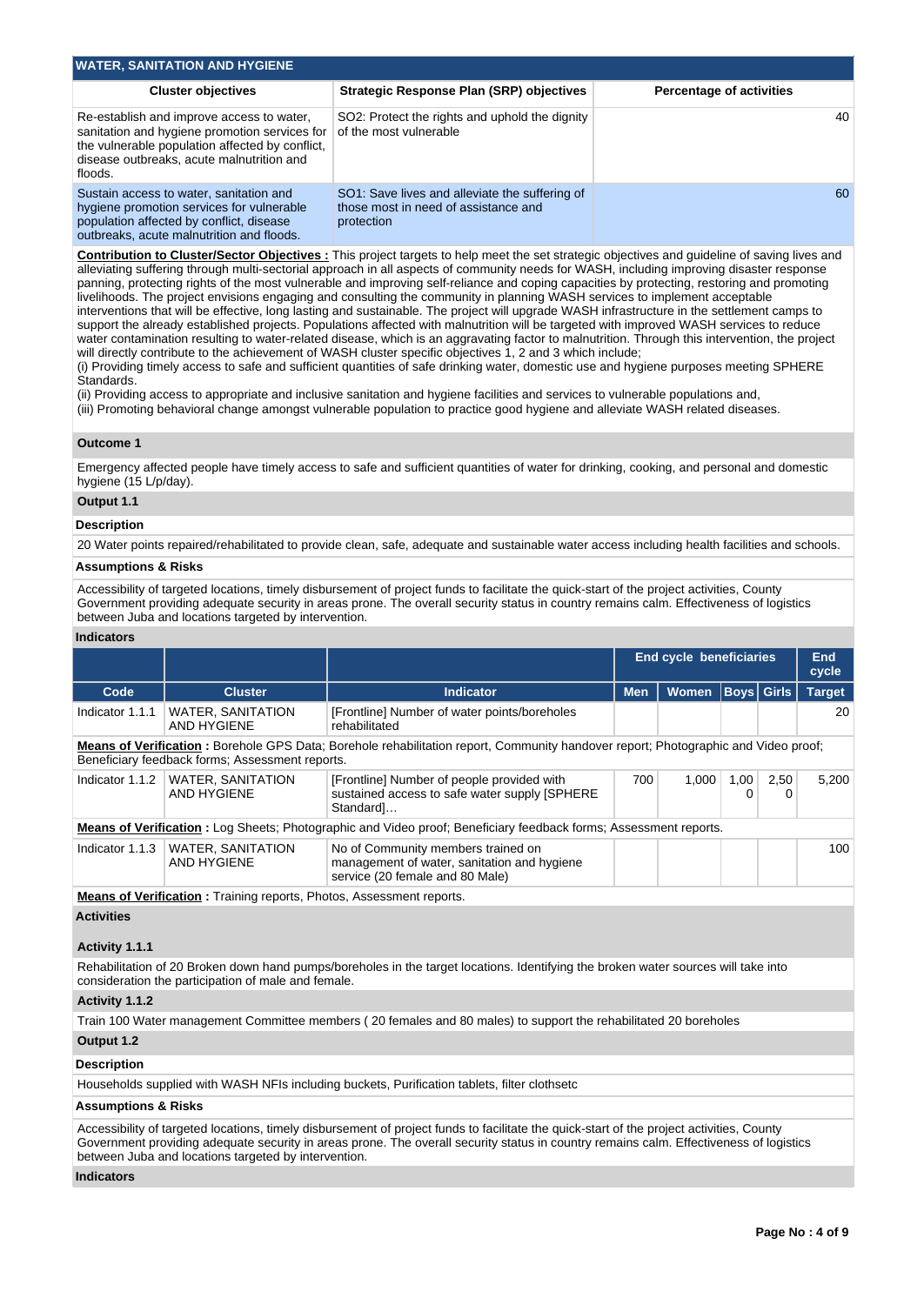|                 |                                                                                                                                                        |                                                                                                                      |            | <b>End cycle beneficiaries</b> |                   |           | End<br>cycle  |  |  |  |
|-----------------|--------------------------------------------------------------------------------------------------------------------------------------------------------|----------------------------------------------------------------------------------------------------------------------|------------|--------------------------------|-------------------|-----------|---------------|--|--|--|
| Code            | <b>Cluster</b>                                                                                                                                         | <b>Indicator</b>                                                                                                     | <b>Men</b> | Women                          | <b>Boys</b> Girls |           | <b>Target</b> |  |  |  |
| Indicator 1.2.1 | WATER, SANITATION<br>AND HYGIENE                                                                                                                       | [Frontline] Number of people reached with WASH<br>NFI distribution                                                   | 500        | 1.000                          | 1,00              | 2.00<br>0 | 4.500         |  |  |  |
|                 |                                                                                                                                                        | <b>Means of Verification:</b> register, Photographic and Video proof; Beneficiary feedback forms; Assessment reports |            |                                |                   |           |               |  |  |  |
| Indicator 1.2.2 | <b>WATER, SANITATION</b><br>AND HYGIENE                                                                                                                | # of Community members receiving education on<br>use of PuR sachets /aquatabs                                        |            |                                |                   |           | 4.500         |  |  |  |
|                 | <b>Means of Verification:</b> Observation of households visited that have received and use distributed supplies<br>session reports supported by photos |                                                                                                                      |            |                                |                   |           |               |  |  |  |

### **Activities**

### **Activity 1.2.1**

Distribute WASH NFIs (Water treatment households items (PUR and Aqua tabs) buckets and jericans benefiting 4500 people to vulnerable communities in target locations.

### **Activity 1.2.2**

Conduct 1200 sensitization household sessions on Point of Use (PoU) water treatment options (PuR sachets and aquatabs) for 4500 people

# **Outcome 2**

Communities and populations have reduced risk of WASH-related diseases, or negative impacts on nutritional status, through access to improved hygienic practices as a result of hygiene promotion activities and improved coordination.

# **Output 2.1**

# **Description**

Hygiene promotion messages, sanitation and hygiene initiatives, campaigns organized at county, payam, boma and village level.

# **Assumptions & Risks**

Community takes over project ownership and willing to implement project recommendations; Accessibility of targeted locations, timely disbursement of project funds to facilitate the quick-start of the project activities, County Government providing adequate security in areas prone. The overall security status in country remains calm. Effectiveness of logistics between Juba and locations targeted by intervention.

# **Indicators**

|                 |                                         |                                                                                                                     |            | <b>End cycle beneficiaries</b> |      |             | End<br>cycle  |
|-----------------|-----------------------------------------|---------------------------------------------------------------------------------------------------------------------|------------|--------------------------------|------|-------------|---------------|
| Code            | <b>Cluster</b>                          | <b>Indicator</b>                                                                                                    | <b>Men</b> | <b>Women</b>                   |      | Boys  Girls | <b>Target</b> |
| Indicator 2.1.1 | <b>WATER, SANITATION</b><br>AND HYGIENE | [Frontline] Number of people reached through<br>direct and participatory hygiene promotion<br>activities            | 1.720      | 3.000                          | 3.00 | 2.48        | 10.200        |
|                 |                                         | <b>Means of Verification:</b> Photographic and video, Training reports, assessment reports, Beneficiary log sheets. |            |                                |      |             |               |
| Indicator 2.1.2 | <b>WATER, SANITATION</b><br>AND HYGIENE | [Frontline] Number of menstrual hygiene<br>management (MHM)/ dignity kits distributed                               |            |                                |      |             | 1.000         |
|                 |                                         | Means of Verification : Desisters distribution list Dhotes Videos concernant reports                                |            |                                |      |             |               |

**Means of Verification : Registers, distribution list, Photos, Videos, assessment reports** 

# **Activities**

## **Activity 2.1.1**

Conduct training of 30 hygiene promoters (20 female and 10 male ) with equal participation and consultation of women to conduct house to house hygiene promotion.

## **Activity 2.1.2**

Social mobilization and awareness session that involve all ages women, men,girls and boys ensuring active participation of everybody(boys men women and girls 6 major hygiene campaign sessions will be conducted

### **Activity 2.1.3**

Distribution of emergency Hygiene Kits i.e Soap, Menstruation Management/dignity kits to benefit vulnerable 1000 individuals including women and girls.

## **Activity 2.1.4**

Regular reporting by Emergency WASH coordinator to Donor and Cluster by submitting monthly,quarterly and final reports or as required i.e submission of monthly 5W reports

## **Additional Targets :**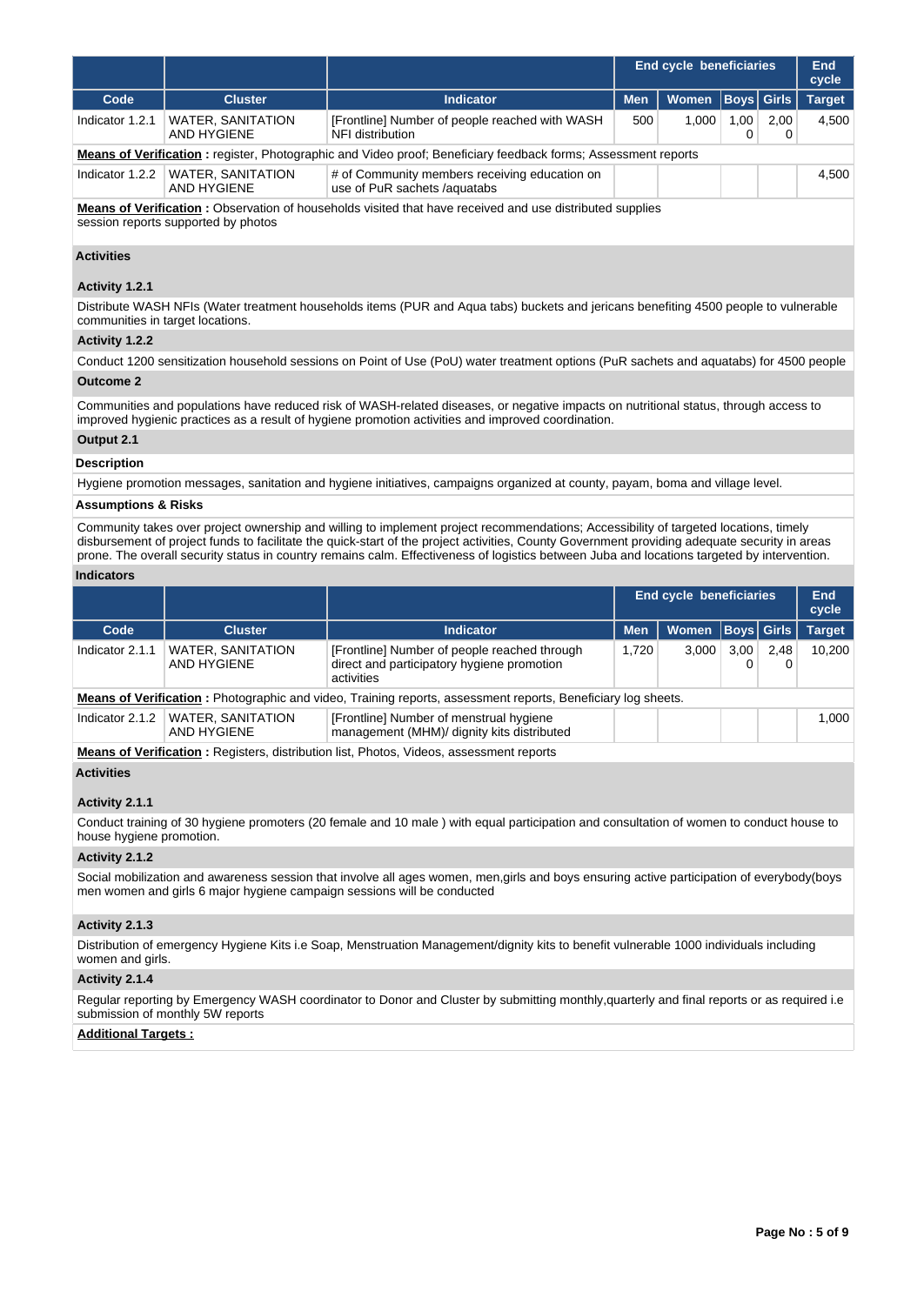# **Monitoring & Reporting plan**

IHO will develop a monitoring and Evaluation plan for this project; and will work closely with the cluster M&E team, and the SSHF TS to ensure quality programming is affected. The performance-monitoring plan includes alignments to WASH Cluster M&E standards with standard Cluster tools including goals and objectives, questionnaires, data sheets and analysis mechanisms integrated. Standard Indicators will be used to measure progress at mid and final stages of the project. All activities within the project will be regularly monitored and results against indicators will be collected in monthly reports as well as for each intervention report. A mix of quantitative, qualitative, participatory, and observatory means of data collection shall be employed for collecting data against key indicators and the findings shall be incorporated into the reports.

For the monitoring and reporting progress and achievements of the project activities will be entirely responsibility of the WASH team consisting of the WASH coordinator, WASH techinician, WASH officer and hygiene field supervisor. IHO project team will promote reporting by producing activity reports, weekly and Monthly report as well as donor reports. The reports will show progress focusing on the number of people reached, by sex, age and location, which shall be share to the donor and relevant Clusters. The final report will include among others demonstration of the long-term impact.

To avoid duplication of activities IHO will work with other partners (ie. UNICEF, INTERSOS, PAH, NCA) responding in WASH activities in Magwi County to identify who is working where and share experience.

To measure progress, the hygiene promoters will be provided with a Monitoring matrix where they record the number of households reached and number people in the household by sex and age. IHO will coordinate all efforts with Community leaders through coordination meeting to share experience and gaps for scaling up and engaging them in field activity monitoring. During the distribution of WASH NFIs, a distribution list will be produced and after the distribution IHO will collect feedback from beneficiaries on the adequacy and usefulness of the distributed items. At the field level, regular monitoring visits conducted by IHO Juba based staff will use cluster-approved systems to measure progress against the work plan and towards achieving the desired results and project objectives. Data collected from field visits will be used to report to the cluster on a monthly basis, with additional narrative and financial reports provided to CHF Finance Team as per contractual requirements. Cluster recommended reporting lines will be fully adhered to such as 5W matrices. Community participation in project monitoring and evaluation will be done which will involve utilization of single sex focus groups, same age peer group discussions to obtain accurate feedback from beneficiaries as an accountability mechanisms aimed at implementing lessons learnt and avoid repetition of implementation short falls in coming/ongoing projects. The recommendations as lessons learned will be used to increase the quality of future distributions. To ensure proper Monitoring and Evaluation of the project finances, the Project coordinator, WASH Technician and WASH Officers shall be in charge of project finances spending and will report to the organization Finance and Administration Officer. The Finance and Administration Officer will track budget lines and ensure all activities funded are accounted for using the laid down financial regulations. The finance Officer will compile financial reports, which will be shared with the donor.

To further complement and strengthen the monitoring and evaluation of activities, IHO will conduct a mid-term review meeting with stakeholders, particularly those from the targeted community, but also including county-level authorities and other agencies operating in the area.

### **Workplan**

| <b>Activitydescription</b>                                                                                                                                                                                                                | Year | $\mathbf{2}$ | 3 |    | 5            |              |                         | 8            | 9            |  |  |
|-------------------------------------------------------------------------------------------------------------------------------------------------------------------------------------------------------------------------------------------|------|--------------|---|----|--------------|--------------|-------------------------|--------------|--------------|--|--|
| Activity 1.1.1: Rehabilitation of 20 Broken down hand pumps/boreholes in the<br>target locations. Identifying the broken water sources will take into consideration<br>the participation of male and female.                              | 2017 |              |   | X. | X.           | $\times$     | $X$ $X$ $X$             |              |              |  |  |
| Activity 1.1.2: Train 100 Water management Committee members (20 females and<br>80 males) to support the rehabilitated 20 boreholes                                                                                                       | 2017 |              |   |    |              |              | X                       | X            |              |  |  |
| Activity 1.2.1: Distribute WASH NFIs (Water treatment households items (PUR and<br>Aqua tabs) buckets and jericans benefiting 4500 people to vulnerable communities<br>in target locations.                                               | 2017 |              |   |    |              | X            | $\mathsf{X}$            |              |              |  |  |
| Activity 1.2.2: Conduct 1200 sensitization household sessions on Point of Use<br>(PoU) water treatment options (PuR sachets and aquatabs) for 4500 people                                                                                 | 2017 |              |   |    |              | X            | $\overline{\mathsf{x}}$ | <b>X</b>     | $\mathsf{X}$ |  |  |
| Activity 2.1.1: Conduct training of 30 hygiene promoters (20 female and 10 male)<br>with equal participation and consultation of women to conduct house to house<br>hygiene promotion.                                                    | 2017 |              |   | X  |              |              |                         |              |              |  |  |
| Activity 2.1.2: Social mobilization and awareness session that involve all ages<br>women, men, girls and boys ensuring active participation of everybody (boys men<br>women and girls 6 major hygiene campaign sessions will be conducted | 2017 |              |   | X  | $\mathsf{x}$ | <sup>X</sup> | ΙX.                     | $\mathsf{X}$ | <b>X</b>     |  |  |
| Activity 2.1.3: Distribution of emergency Hygiene Kits i.e Soap, Menstruation<br>Management/dignity kits to benefit vulnerable 1000 individuals including women<br>and girls.                                                             | 2017 |              |   |    | X            | X            | X                       |              |              |  |  |
| Activity 2.1.4: Regular reporting by Emergency WASH coordinator to Donor and<br>Cluster by submitting monthly, quarterly and final reports or as required i.e.<br>submission of monthly 5W reports                                        | 2017 |              |   | X  | X            | X            | <sup>X</sup>            | <b>X</b>     | X            |  |  |
| $\sim$ TUED INFA                                                                                                                                                                                                                          |      |              |   |    |              |              |                         |              |              |  |  |

# **OTHER INFO**

### **Accountability to Affected Populations**

IHO will promote transparency during the project implementation by directly involving the community in every stage of the project to ensure clear understanding of objectives of the project, expectations and stakeholders. IHO has incorporated the Commitments on Accountability to Affected Populations (CAAP) into all relevant statements, policies and operational guidelines including incorporating them in staff inductions. IHO ensures facilitation of the provision of feedback from affected people on the services. All project activities will engage local authorities to oversee their implementation. IHO will also conduct evaluation exercises involving men, women, girls and boys. The feedback Information will be available to local communities in local languages; During implementation, teams are recruited with attention to a balance of women and men, cultural diversity and age.

### **Implementation Plan**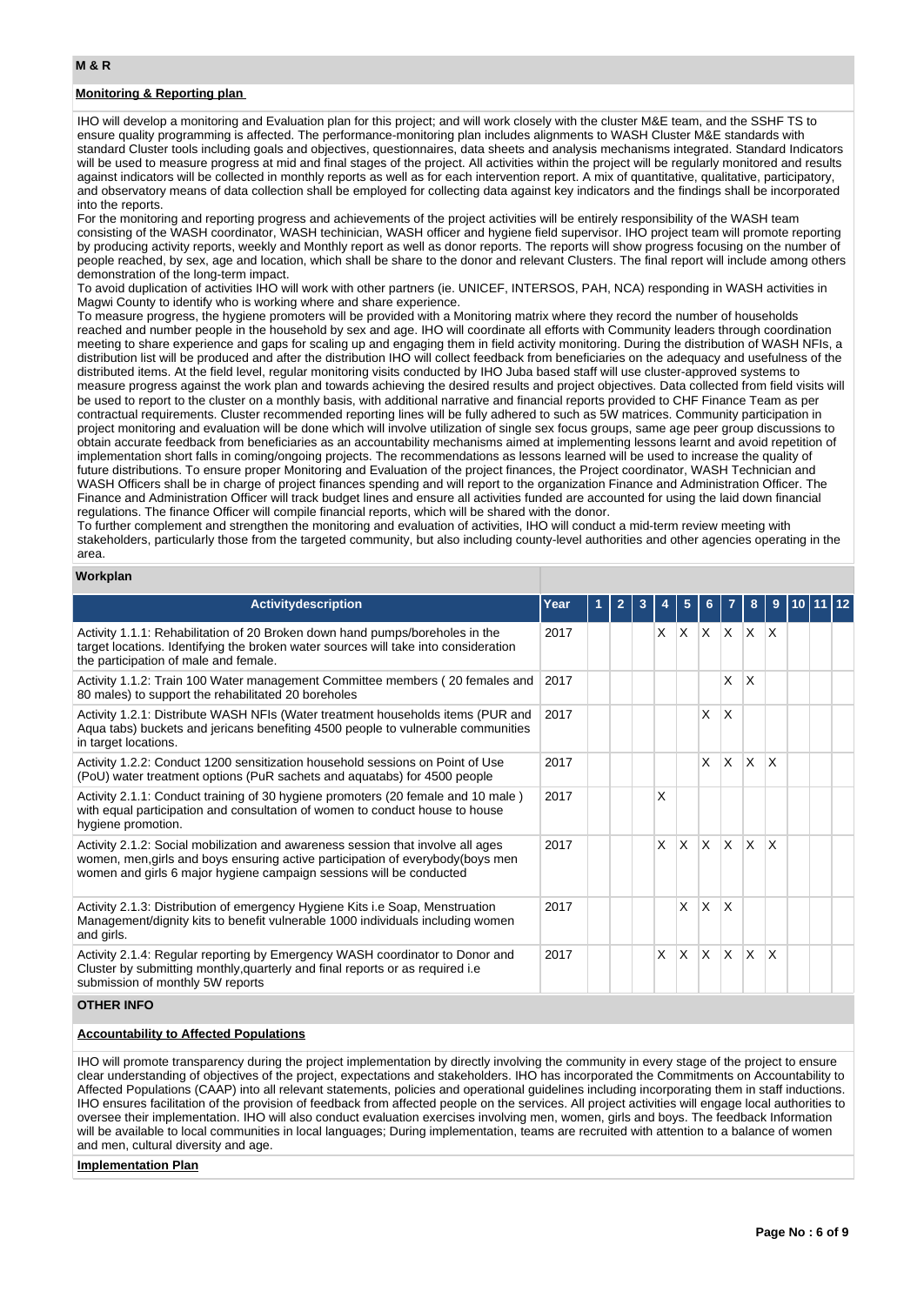he project is the result a result the humanitarian response plan, specially this projects follows within the WASH Cluster priorities. Therefore during implementation IHO will work closely with the WASH and Other relevant clusters. In the same regard, IHO will work closely with other relevant WASH partners by strengthening the coordination mechanism with government and other relevant partners. The community capacity will be strengthen at process of the project implementation by ensuring community members participate in the planning, delivery and sustainability of the activities. The project will be carried out through the direct engagement of key project staff, such as the WASH Coordinator, WASH Technician, Hygiene supervisor and WASH Officers.

To ensure the maximum impact of the intervention, IHO will strengthen existing structures and on-going WASH activities. Project implementation will cut across other thematic areas such as Health and Nutrition with activities such as health and nutrition messaging incorporated into activities. IHO will implement each stage of the project in collaboration with these stakeholders and aim to include representatives from all stakeholders in training and capacity building components.

# **Coordination with other Organizations in project area**

| Name of the organization                 | Areas/activities of collaboration and rationale                                  |
|------------------------------------------|----------------------------------------------------------------------------------|
| <b>INTERSOS</b>                          | Assessments, monitoring of indicators, coorditation of intervention<br>locations |
| <b>Environment Marker Of The Project</b> |                                                                                  |

## **Gender Marker Of The Project**

2a-The project is designed to contribute significantly to gender equality

### **Justify Chosen Gender Marker Code**

IHO mainstreams gender into WASH programming by assessing gender-specific needs and identifying appropriate responses to address the particular concerns of women, men, girls and boys during the assessment of WASH needs in the project locations. Sex and Age dissagregated data is recorded; Among the ways IHO under takes to promote gender includes holding a series of key informant interviews, focus group discussions (FGDs) with the intervention communities. The result is a strategy that incorporates the view, opinions and needs of all men, women, boys and girls and seeks to address existing gaps. It is through this process that IHO identifies the WASH priorities for both men and women in terms of needs. At all stages in programme planning and design, gender mainstreaming is a key priority. IHO aims to improve the wellbeing of women, girls, boys and men through prevention and control of WASH related disease. These data collection methods will aim to collect information about the perceived risks in accessing WASH services in order to identify solutions to mitigate these risks. Female community members will be sought out for behavior change communication, distribution and training on water filtration systems and sanitation sensitization. In order to incorporate the elderly into beneficiary numbers, IHO will work with local community leaders to identify this group, using IASC guidelines and manuals from partners such as HelpAge International. In the process IHO will ensure that analyze and take into consideration-gendered division of tasks within households and communities and the different needs of women, men, girls and boys in water provision, sanitation and hygiene. In the same regard, encourage an equal representation of women and men in the committees and in trainings so that all users have an equal mastery of WASH facilities. Involve boys and men in hygiene maintenance and in hygiene programs, as well as construction of community latrines and shelters will take consideration of gender. Lastly Respond to the specific hygiene needs of menstruating girls and women with the construction of special washing facilities and through provision of female hygiene kits

### **Protection Mainstreaming**

Protection mainstreaming into the project has been integrated into the entire programmatic cycle from the needs assessment, to the implementation and subsequent winding up. Firstly the "Do No Harm" principle has been factored. From the initial stages of conceptualising a project, to hiring staff, acquiring materials, implementation, IHO will examine the potential negative and positive impact of programming decisions on the conflict context; while ensuring expectations are not overly raised and considering who conducts the project activities with ethnic safety in mind. Some of the concepts will need to be introduced carefully or be addressed in smaller groups or individually. Tools and inputs that could later be used as weapons such as pangas and knives will not be provided to the communities. Safety and dignity of beneficiaries will be prioritised; female beneficiaries will be provided with appropriate hygiene and dignity kits. WASH infrastructure will be gender and protectively appropriate; lockable and fitted with lights. The project will seek to strengthen and support self protection and will work in collaboration with other protection actors. The project will seek to analyze dividers and sources of tensions between groups; analyze connectors between groups and across groups and consider implicit ethical messages associated with the project. In working with the local authorities, IHO has analyzed the risks and opportunities linked to engaging with government dynamically, in view of the conflict analysis and regular informal monitoring of the context.

# **Country Specific Information**

### **Safety and Security**

The project is going be implemented in Magwi County where IHO has operational presence. The security situation in the area, remains calm in some locations but with some tension in some of payams of the county. However, this does not threaten the security and safety of our staff. IHO is cooperating with both the opposition and the government respectively to determine the safe staff movements in the area. IHO puts life of its staff on the front agender and will ensure that every staff is brief about the situation and incase of intense inscurity the staff will be evacuated.

## **Access**

Magwi County accessible by road both during dry and wet seasons. The presence of the field office in Magwi Town makes logistical preparation and operation easy.

## **BUDGET**

| Code | <b>Budget Line Description</b>         |   | D / S Quantity Unit | lcost        | <b>Duration \%</b><br>Recurran charged<br>ce. | <b>Ito CHF</b> | <b>Total Cost</b> |
|------|----------------------------------------|---|---------------------|--------------|-----------------------------------------------|----------------|-------------------|
|      | <b>Staff and Other Personnel Costs</b> |   |                     |              |                                               |                |                   |
| 1.1  | <b>WASH Coordinator</b>                | D |                     | 2,000<br>.00 | 6                                             | 80.00          | 9,600.00          |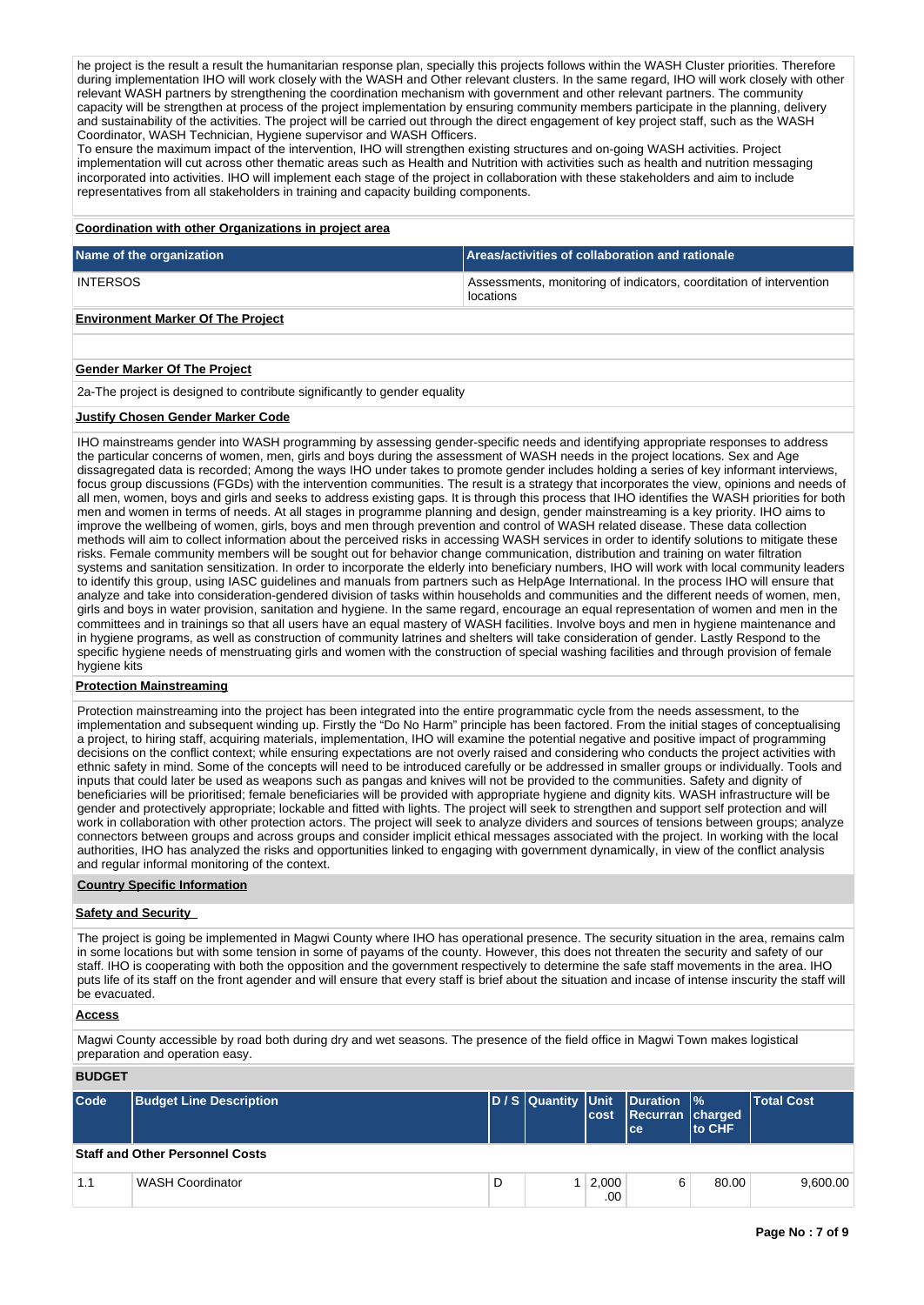|               | The Emergency WASH Coordinator will spend 80% of the time supporting the project                                                                                                                                                                                                                                     |   |                |                       |   |        |           |
|---------------|----------------------------------------------------------------------------------------------------------------------------------------------------------------------------------------------------------------------------------------------------------------------------------------------------------------------|---|----------------|-----------------------|---|--------|-----------|
| 1.2           | <b>WASH Technician</b>                                                                                                                                                                                                                                                                                               | D |                | $1 \mid 1,500$<br>.00 | 6 | 100.00 | 9,000.00  |
|               | The WASH Technician will spend 100% of the time supporting this project                                                                                                                                                                                                                                              |   |                |                       |   |        |           |
| 1.3           | <b>WASH Officer</b>                                                                                                                                                                                                                                                                                                  | D |                | 1   1,000<br>.00      | 6 | 100.00 | 6.000.00  |
|               | The WASH Officer will spend 100% of the Time supporting the project                                                                                                                                                                                                                                                  |   |                |                       |   |        |           |
| 1.4           | Hygiene Promoter Supervisor                                                                                                                                                                                                                                                                                          | D |                | 1 700.0<br>0          | 6 | 100.00 | 4,200.00  |
|               | The Hygiene promoter supervisor will spend 100% of the time supporting the project.                                                                                                                                                                                                                                  |   |                |                       |   |        |           |
| 1.5           | <b>Hygiene Promoters</b>                                                                                                                                                                                                                                                                                             | D |                | 30 50.00              | 6 | 100.00 | 9,000.00  |
|               | The hygiene promoters will spend 100% of their time working on the project                                                                                                                                                                                                                                           |   |                |                       |   |        |           |
| 1.6           | Finance Manager                                                                                                                                                                                                                                                                                                      | S | 1 <sup>1</sup> | 1,400<br>.00          | 6 | 50.00  | 4,200.00  |
|               | The finance Manager will spend 50% of the time supporting the project                                                                                                                                                                                                                                                |   |                |                       |   |        |           |
| 1.7           | Procurement/Logistic Officer                                                                                                                                                                                                                                                                                         | S | 1 <sup>1</sup> | 1,000<br>.00          | 6 | 50.00  | 3,000.00  |
|               | The procurement/logistic officer will spend 50% of the time supporting the project                                                                                                                                                                                                                                   |   |                |                       |   |        |           |
| 1.8           | Cleaner                                                                                                                                                                                                                                                                                                              | S | 1 <sup>1</sup> | 200.0<br>0            | 6 | 50.00  | 600.00    |
|               | SSHF will contribute 50% towards the cleaner salary                                                                                                                                                                                                                                                                  |   |                |                       |   |        |           |
| 1.9           | Guard                                                                                                                                                                                                                                                                                                                | S | 1 <sup>1</sup> | 200.0<br>0            | 6 | 50.00  | 600.00    |
|               | SSHF will contribute 50% towards the Guard salary                                                                                                                                                                                                                                                                    |   |                |                       |   |        |           |
|               | <b>Section Total</b>                                                                                                                                                                                                                                                                                                 |   |                |                       |   |        | 46,200.00 |
|               | Supplies, Commodities, Materials                                                                                                                                                                                                                                                                                     |   |                |                       |   |        |           |
| 2.1           | Repair/Rehabilitation of boreholes                                                                                                                                                                                                                                                                                   | D |                | 20 600.0<br>$\Omega$  | 1 | 100.00 | 12,000.00 |
|               | 20 boreholes will rehabilitated @\$600 each, the fee will cover Materials as well as social mobilization                                                                                                                                                                                                             |   |                |                       |   |        |           |
| $2.2\,$       | Water management committes trainings                                                                                                                                                                                                                                                                                 | D | $20-1$         | 175.0<br>0            | 1 | 100.00 | 3,500.00  |
|               | Each Borehole committee members will be trained at rate \$175 per borehole                                                                                                                                                                                                                                           |   |                |                       |   |        |           |
| 2.3           | Refresher training of hygiene promoters                                                                                                                                                                                                                                                                              | D |                | $1 \ 2,000$<br>.00    | 1 | 100.00 | 2.000.00  |
|               | The training will cost \$2000 to cover training stationary, transport refund, accommodation for far people, hall hire as well feeding<br>and refreshments.                                                                                                                                                           |   |                |                       |   |        |           |
| 2.4           | Hygiene promotion mobilization for campaigns and ssessions                                                                                                                                                                                                                                                           | D |                | 10 200.0<br>$\Omega$  | 1 | 100.00 | 2,000.00  |
|               | Each campaign will conducted at cost of \$200, focusing emergence water treatment, sanitation and hygiene as well diarrhea<br>disease prevention. The cost will include hiring public speakers and facilitate attendance of government authorities                                                                   |   |                |                       |   |        |           |
| 2.5           | Car hire for field transport and Truck for logistics movement                                                                                                                                                                                                                                                        | D | 1 <sup>1</sup> | 14,00<br>0.00         | 1 | 100.00 | 14,000.00 |
|               | The project will hire a car to support daily field work activities at rate \$100 for 20 days a month for 6 months=\$12000 and hire a<br>truck to transport WASH supplies from Juba core pipeline to Magwi at \$2000 hence overall total cost = \$14000                                                               |   |                |                       |   |        |           |
| 2.6           | <b>Project Visibility</b>                                                                                                                                                                                                                                                                                            | D |                | $1 \mid 3,500$<br>.00 | 1 | 100.00 | 3,500.00  |
|               | 20 sign posts @\$100=\$2000 to placed next to the rehabilitated boreholes, T-shirts for Hygiene promoters and staff pieces @<br>\$10x100pcs =\$1000, Banners 5 @ \$100=500, Total visibility cost =\$3500, The IEC materials will carry massages promoting<br>hygiene promotion and will increase project visibility |   |                |                       |   |        |           |
| 2.7           | Distribution of WASH NFIs                                                                                                                                                                                                                                                                                            | D |                | $1 \mid 1,000$<br>.00 | 1 | 100.00 | 1,000.00  |
|               | Lump sum of 1000 will go towards distribution of WASH NFI. The cost will support County Authorities and community leaders<br>allowances and well as refreshments                                                                                                                                                     |   |                |                       |   |        |           |
|               | <b>Section Total</b>                                                                                                                                                                                                                                                                                                 |   |                |                       |   |        | 38,000.00 |
| <b>Travel</b> |                                                                                                                                                                                                                                                                                                                      |   |                |                       |   |        |           |
| 5.1           | Field staff perdiem                                                                                                                                                                                                                                                                                                  | D |                | 3   50.00             | 6 | 100.00 | 900.00    |